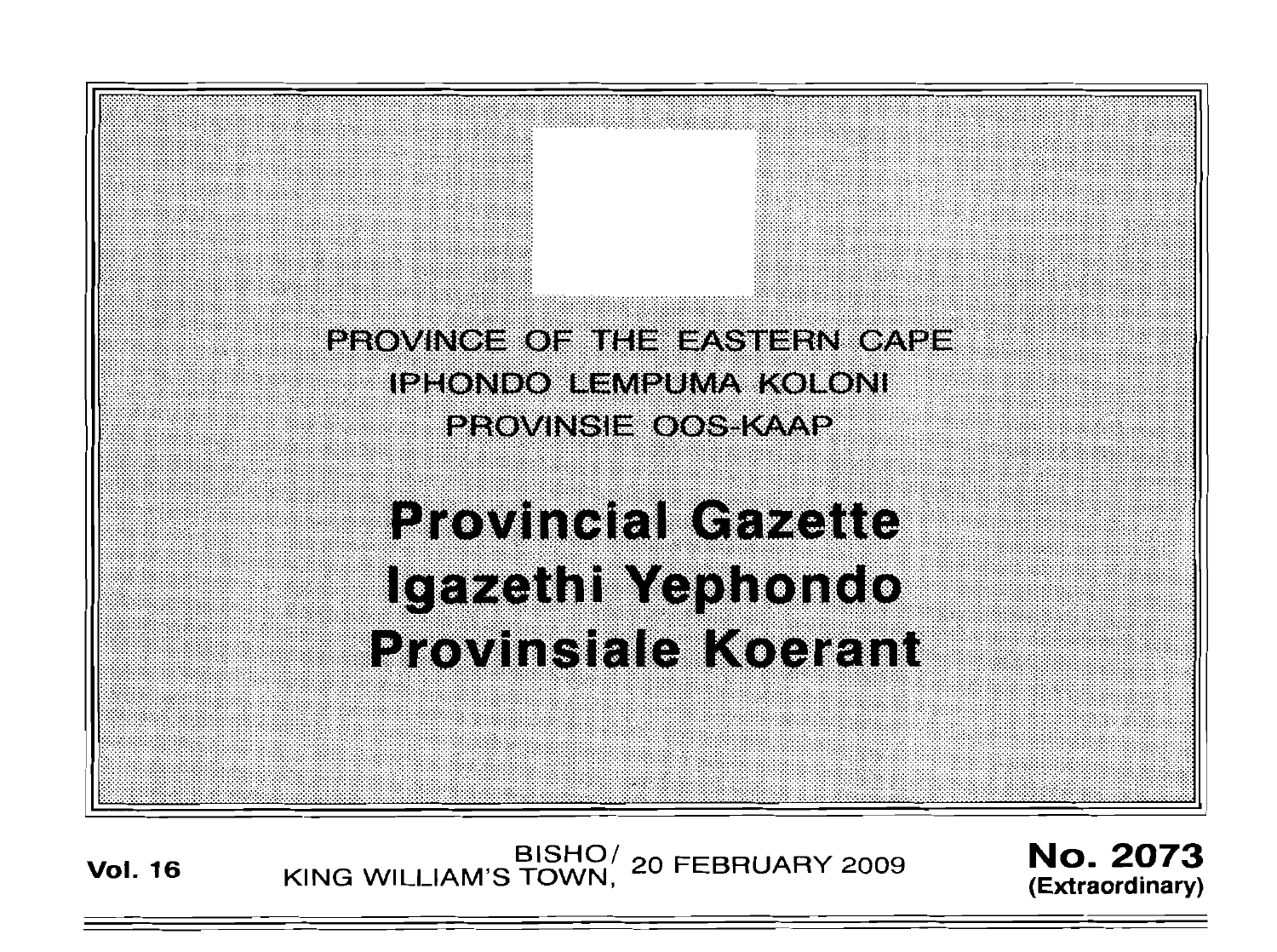# **CONTENTS • INHOUD**

| No. |                                                                                                                 | Page<br>No. | Gazette<br>No. |
|-----|-----------------------------------------------------------------------------------------------------------------|-------------|----------------|
|     | <b>GENERAL NOTICE</b>                                                                                           |             |                |
| 67  | Municipal Property Rates Act (6/2004): King Sabata Dalindyebo Municipality: Public participation process: Rates |             | 2073           |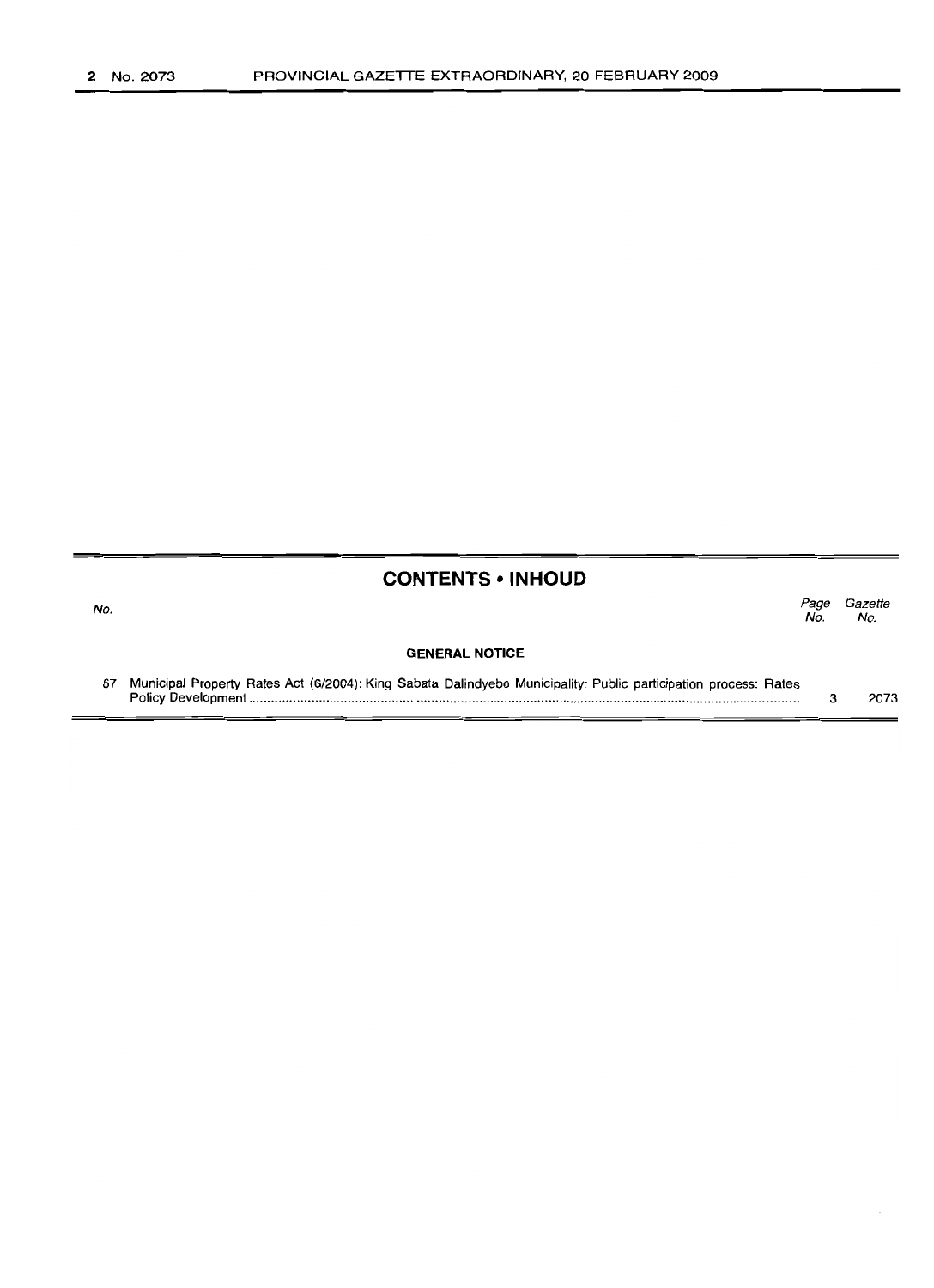# **GENERAL NOTICE**

No. 67

## **KING SABATA DALINDYEBO MUNICIPALITY**

### (NOTICE No. 07 OF 2009)

# **MUNICIPAL NOTICE IN TERMS OF THE MUNICIPAL PROPERTY RATES** ACT, **6 OF 2004**

#### **Public Participation Process: Rates Policy Development (Notice No.** 07/2009)

Notice is hereby given in terms of Section 3, Section 4 and Section 6 of the Municipal Property Rates Act 6 of 2004, read together with Section 12 (3), Section 16 and Section 17 of the Municipal Systems Act, No. 32 of 2000; that the King Sabata Dalindyebo Municipal Council has embarked on developing a rates policy for its municipal area. The draft rates policy is available for public input and comment. It can be inspected at the Municipality's offices website.

All comments and input must be submitted to the Municipal Manager. Formal public hearings will take place during the month of February 2009 to solicit the views of interested parties and community members. Such views will be taken into account when Council considers the final Rates Policy. Closing date for the comments and/or input is 15 April 2009. The adopted policy will take effect from 1 July 2009.

#### **Inspection of General Valuation Roll and lodging of Objections (Notice No.** 7/2009)

Notice is hereby given in terms of section 49 (1) (a) (i) read together with section 78 (2) of the Municipal Property Rates Act, 6 of 2004; that King Sabata Dalindyebo Municipality's General Valuation Roll (for the period 1 July 2009 to 30 June 2013) will be opened for public inspection from 20 February 2009 to 15 April 2009 at the following designated Municipal venues:

- (1) Office 133, Munitata Building, corner York Road & Sutherland Street;
- (2) Mqanduli Municipal Offices;
- (3) Ngangelizwe Clinic;
- (4) Civic Centre Library;
- (5) Southernwood Community Hall; and
- (6) Municipalities Website: www.ksd.org.za

An invitation is hereby made in terms of section 49 (1) (a) (ii), read together with Section 78 (2) of the Municipal Property Rates Act, 6 of 2004; that any owner of property or other person who so desires, should lodge an objection with the Municipal Manager in respect of any matter reflected in, or omitted from, the Valuation roll within the above-mentioned period.

Attention is specifically drawn to the fact that in terms of section 50 (2) of the Municipal Property Rates Act, 6 of 2004; an objection must be in relation to a specific individual property and not against the Valuation Roll as such. The form for lodging an objection is obtainable from Office 133/127 Finance Directorate, corner York Road and Sutherland Street, or from the Municipality's website. Completed forms must be returned to the office 133 Munitata Building, corner York and Sutherland Streets.

For enquiries, please contact: Ms N. Mjali at (047) 501-4027, during office hours.

## **ISAZISO SIKAMASIPALA NGOKUSEKElWE KWI MUNICIPAL PROPERTY RATES ACT, 6 KA 2004**

**-**

Kubhengezwa isaziso esisekelwe kumacandelo 3, 4 no 6 womthetho iMunicipal Property Rates Act, 6 ka 2004, ezifundwa namacandelo 12 (3), 16, necandelo 17 womthetho iMunicipal Systems Act, 32 ka 2000; othi isigqeba solawulo luka Masipala weKumkani Sabata Dalindyebo wenza uxwebhu Iwenkqubo yohlawuliso kwingngqi yakhe. Uxwebhu olunabisa inkqubo yohlawuliso lufumaneka kwii ofisi zika Masipala nakwi website; uhuntu luvumelekile ukuba lunike izimvo ngalo. Zonke izimvo zingathunyelwa kuMunicipal Manager. limbizo zodliwano ndlebe noosomashishini, abahlali nabo bonke abachaphazelekayo yilenkqubo zizohlala ukusukela ukusukela kwinyanga yoMdumba 2009. Zonke iimbono nezimvo zizokuthathelwa ingqalelo xa isigqeba solwulo luka Masipala siqulunqa isigaba sokugqibela senkqubo yohlawuliso. Izimvo zingafakwa lungekafiki usuku Iwe 15 kwinyanga kaTshazimpuzi 2009. Umthetho osekelweyo uzokuqala ukusebenza ngosuku lokuqala kwinyanga yekhala (July) 2009.

# **Ukuhlolwa koxwebu** lokuxatylswa **kwezakhiwo, nokufakwa kwezikhalazo (Notice No.** 07/2009)

Kubhengezwa isaziso esisekelwe kumacandelo 49 (1) (a) (i) ezifundwa necandelo 78 (2) yomthetho iMunicipal Property Rates Act ka 2004; othi uxwebhu lokuxatyiswa Iwezakhiwo [ukusuka kwinyanga yeKhala (July) 2009 ukuyakutsho kwinyanga yeSilimela (June) 2013] luzokufumaneka kwiindawo zikaMasipala ezikhethiweyo ezi zezi zilandelayo: